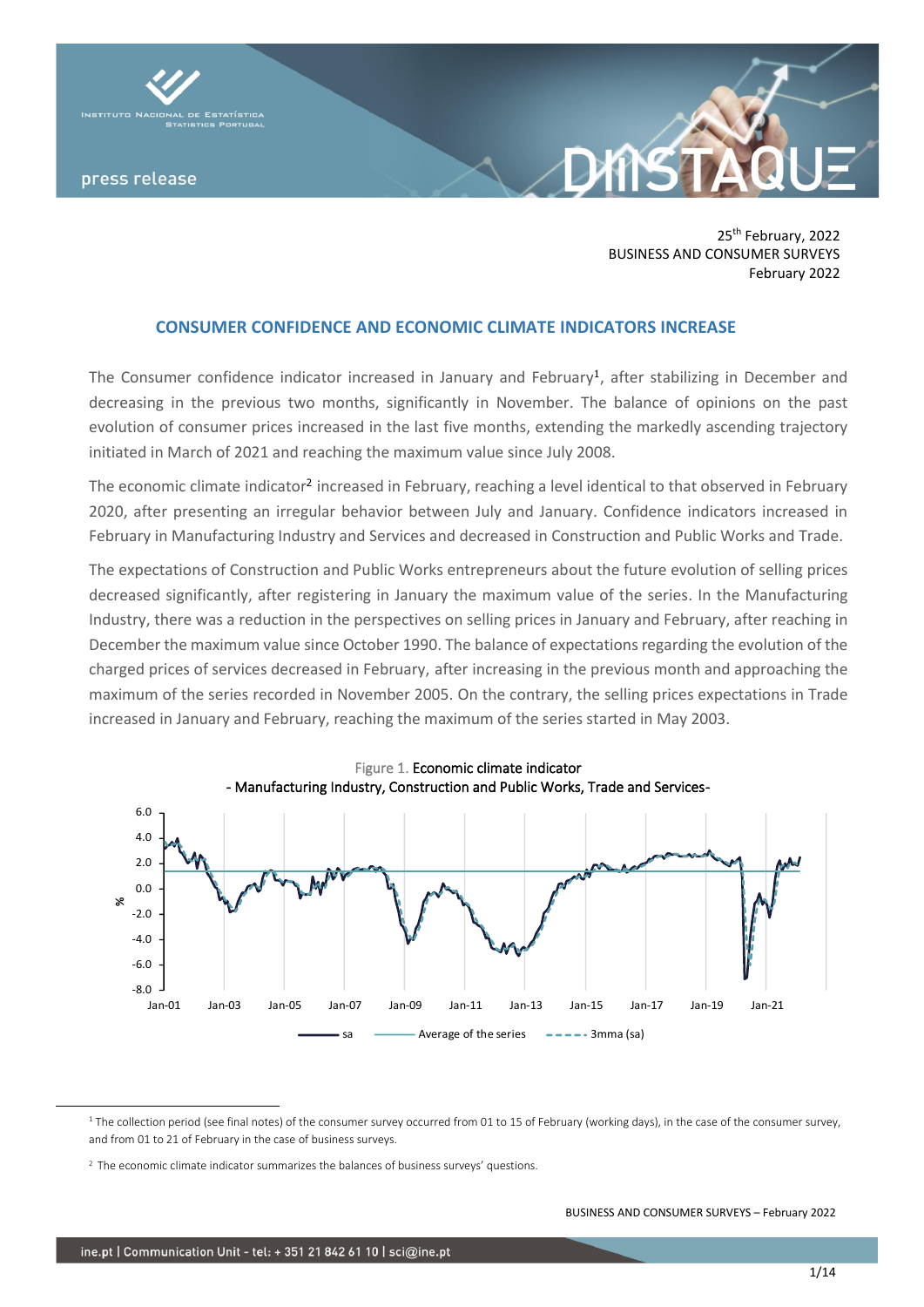

### Consumer Survey

The Consumer confidence indicator increased in the first two months of 2022, after stabilizing in December and decreasing in the previous two months, significantly in November. The evolution observed in February was due to a positive contribution of the perspectives on the future evolution of the country's economic situation and of households' financial situation, significantly in the former case. On the other hand, perspectives on the future evolution of households' spending on major purchases and opinions on the past evolution of households' financial situation contributed negatively.

The balance of perspectives regarding the future evolution of the country's economic situation increased in the last three months, more significantly in February, after decreasing in the previous two months, abruptly in November.

The balance of expectations about household's future financial situation increased in January and February, following the decreases of the previous three months, more markedly in November.

The balance of opinions on the past evolution of the price level increased in the last five months, prolonging the markedly ascending trajectory initiated in March of 2021 and reaching values not observed since July 2008. The balance of expectations regarding the future evolution of the price level increased slightly in February, following the decreases in December and January and the highest value of the last ten years reached in November.





#### Figure 3. Opinions and expectations about household's financial situation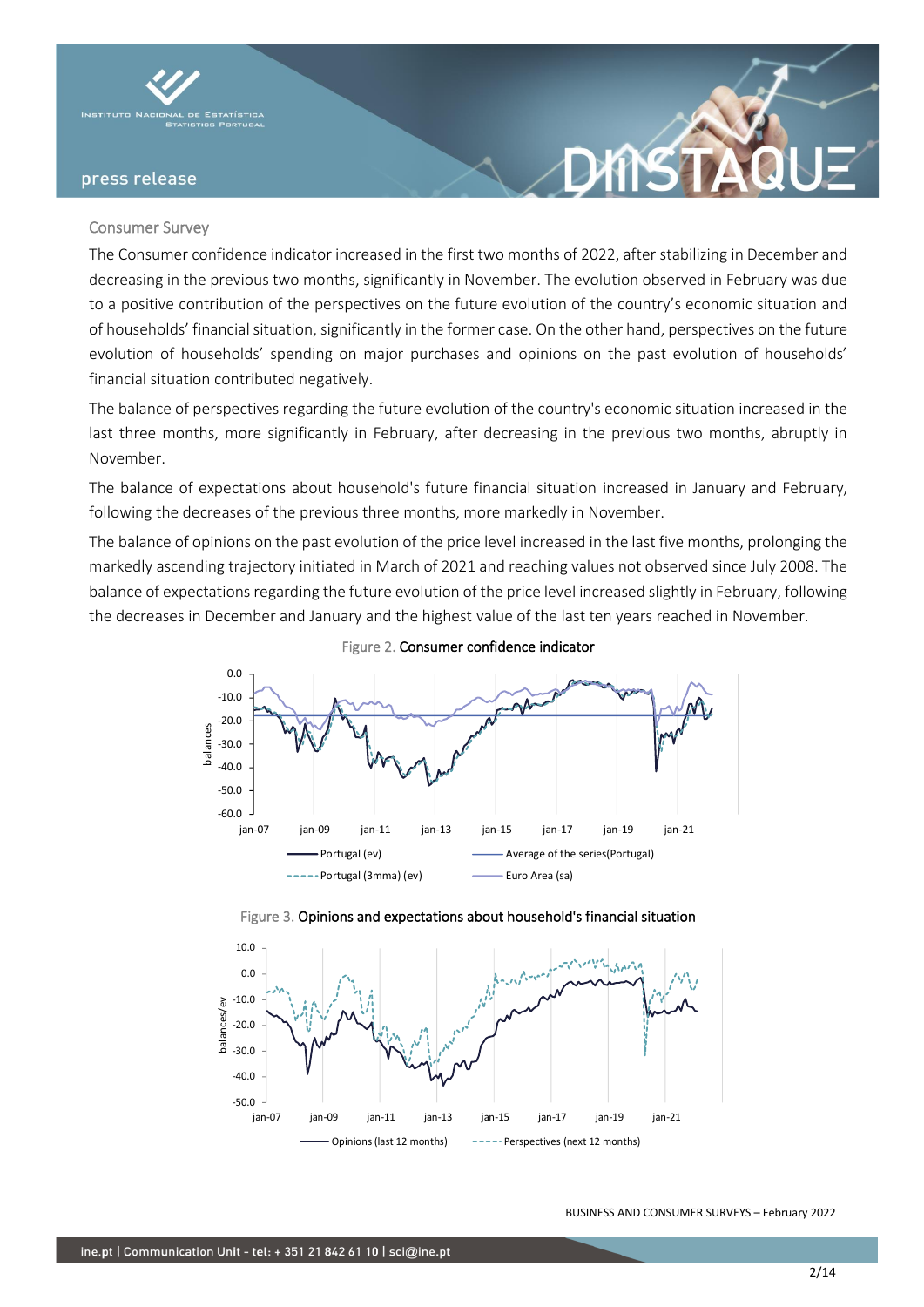

### Manufacturing Industry Survey

The Manufacturing Industry confidence indicator increased in February, after decreasing in the previous month. The behaviour of the indicator reflected the positive contributions of the opinions on the current stocks of finished products and firm's production perspectives over the next three months, more intense in the second case, while the opinions on the evolution of the overall order books in the last three months presented a negative contribution. The indicator increased in the groups of Consumer Goods and Investment Goods and decreased in Intermediate Goods.

**XNS** 

The balance of opinions on current overall order books decreased in January and February, after increasing strongly in December. Opinions regarding domestic order books, considering firms with production oriented to the domestic market, diminished in January and February, strongly in the last month, maintaining a level close to the one observed in February 2020. Similarly, opinions of export order books, considering firms with production oriented to the foreign market, deteriorated strongly in February after having recovered in December and January.

The balance of opinions on the evolution of sale prices decreased in the last two months, after reaching in December the maximum value since October 1990. This balance decreased significantly in the group of Consumer Goods and increased in the groups of Intermediate Goods and Investment Goods.





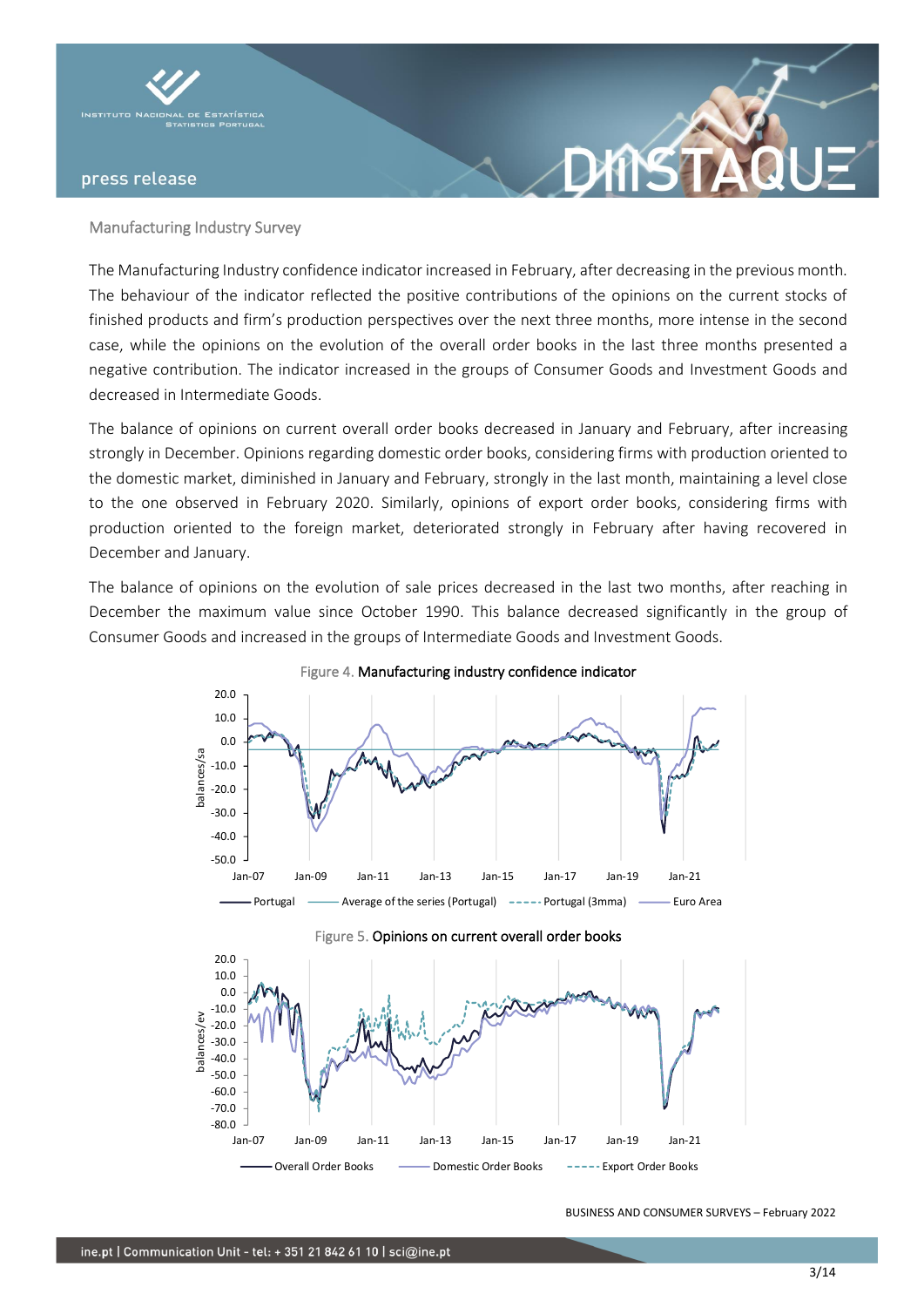

## Construction and Public Works Survey

The Construction and Public Works confidence indicator decreased slightly in February, interrupting the upward movement observed since May 2020, which led in January to the maximum value since December 2001. The decrease in the last month reflected the negative contribution of both components, balance of opinions on current order books and perspectives on employment, slightly in the first case.

The confidence indicator decreased in the divisions of Construction of Buildings and Specialized Construction Activities and increased in the division of Civil Engineering.

The balance of opinions on the firm's activity decreased sharply in February, after reaching in January the maximum value since October 2001.

The balance of perspectives regarding the selling prices charged by the firm in the next three months decreased in February, after reaching the maximum value of the series in the previous month.



# Figure 6. Construction and Public Works confidence indicator





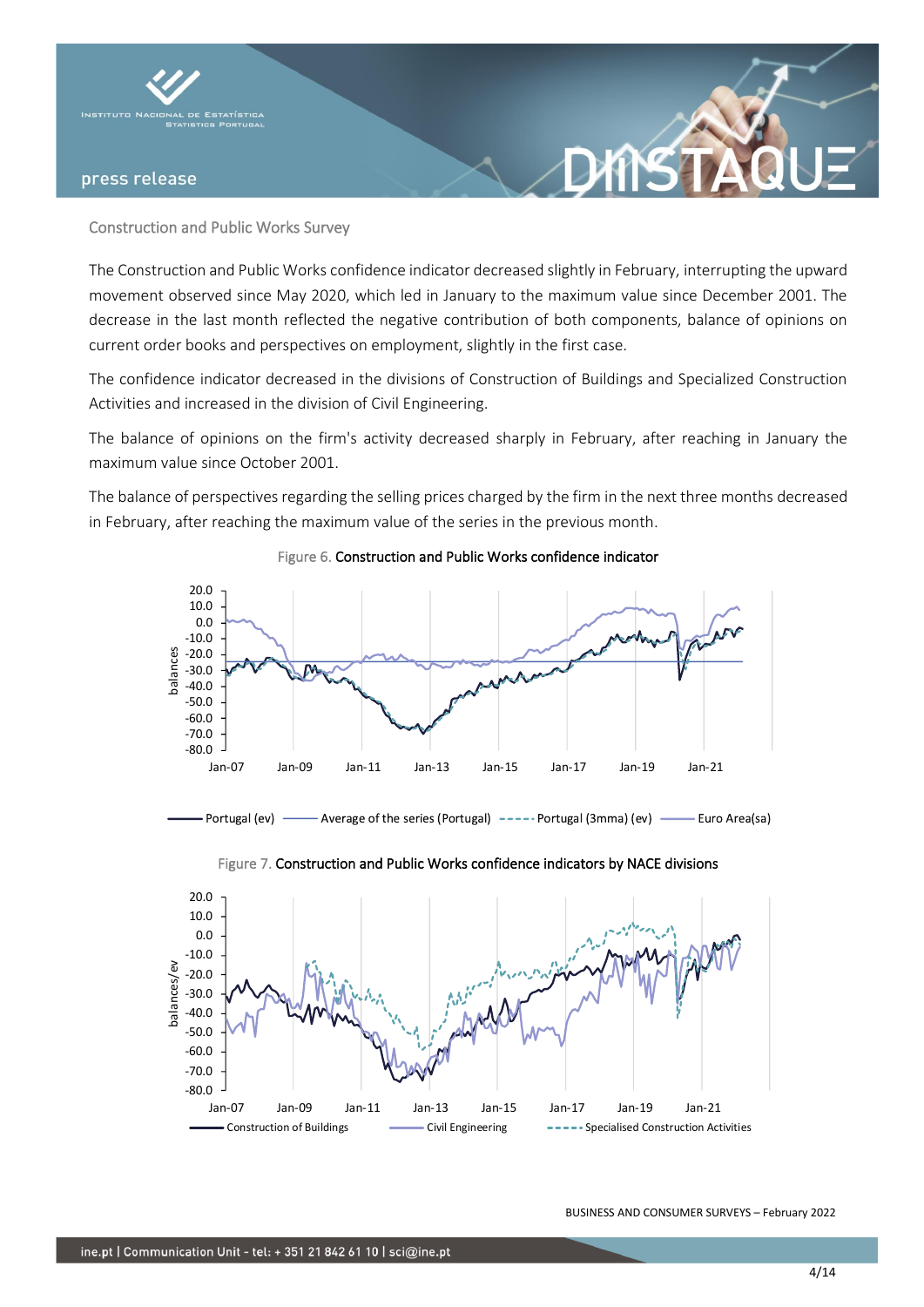

### Trade Survey

The Trade confidence indicator decreased in February, after having increased in January. The evolution in the last month reflected the negative contributions of all components, expectations on the firm's activity over the next three months, opinions on current volume of stocks and opinions on the volume of sales. By subsector, the confidence indicator decreased in Wholesale Trade and in Retail Trade, more intensely in the first case.

The perspectives of the firm's activity over the next three months deteriorated in February, after having recovered in December and January. The opinions on the volumes of sales deteriorated in the last four months, more intensely in January.

The balance of opinions on selling prices evolution compared to the previous month increased significantly in February, after having decreased between November and January. The balance of price expectations over the next three months increased in the last two months, reaching the maximum value of the series started in May 2003.







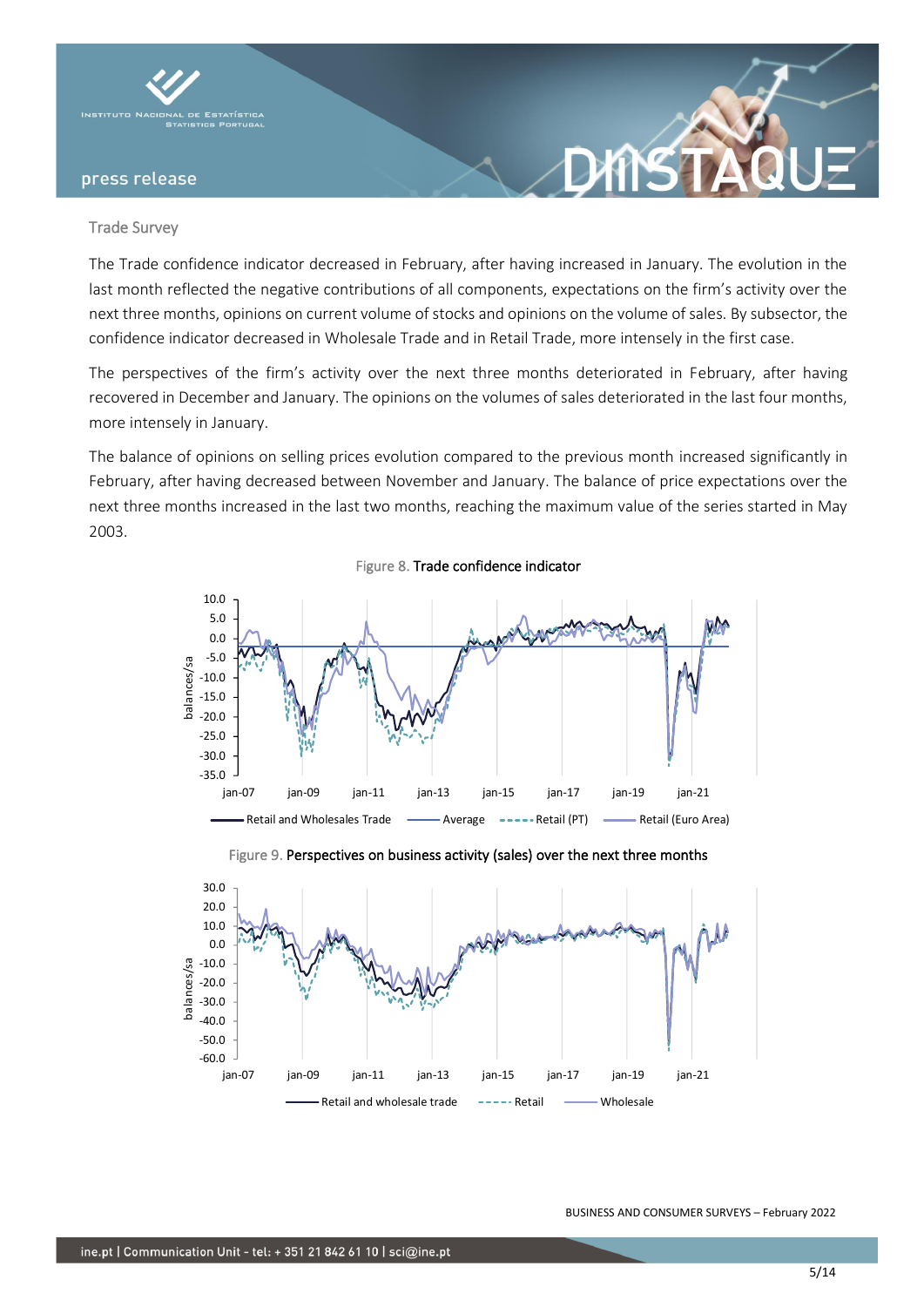

### Services Survey

The Services' confidence indicator increased in February, after having decreased in December and January, expressively in the last month. The indicator recovery resulted from the pronounced positive contribution on the perspectives on the evolution of the order books and, less significantly, on the opinions on the evolution of the order books, while the opinions on the evolution of the business situation contributed negatively.

In February, the confidence indicators increased in three of the eight sections, with emphasis on the sections of Accommodation and food service activities and Administrative and Support Service Activities.

The balance of perspectives on the evolution of demand increased in the last two months, significantly in February, extending the upward trajectory started in May 2020.

The balance of expectations of the charged prices of services decreased in February, after having increased in the previous month.



Figure 10. Services confidence indicator



Figure 11. Opinions and perspectives on the evolution of demand (order books)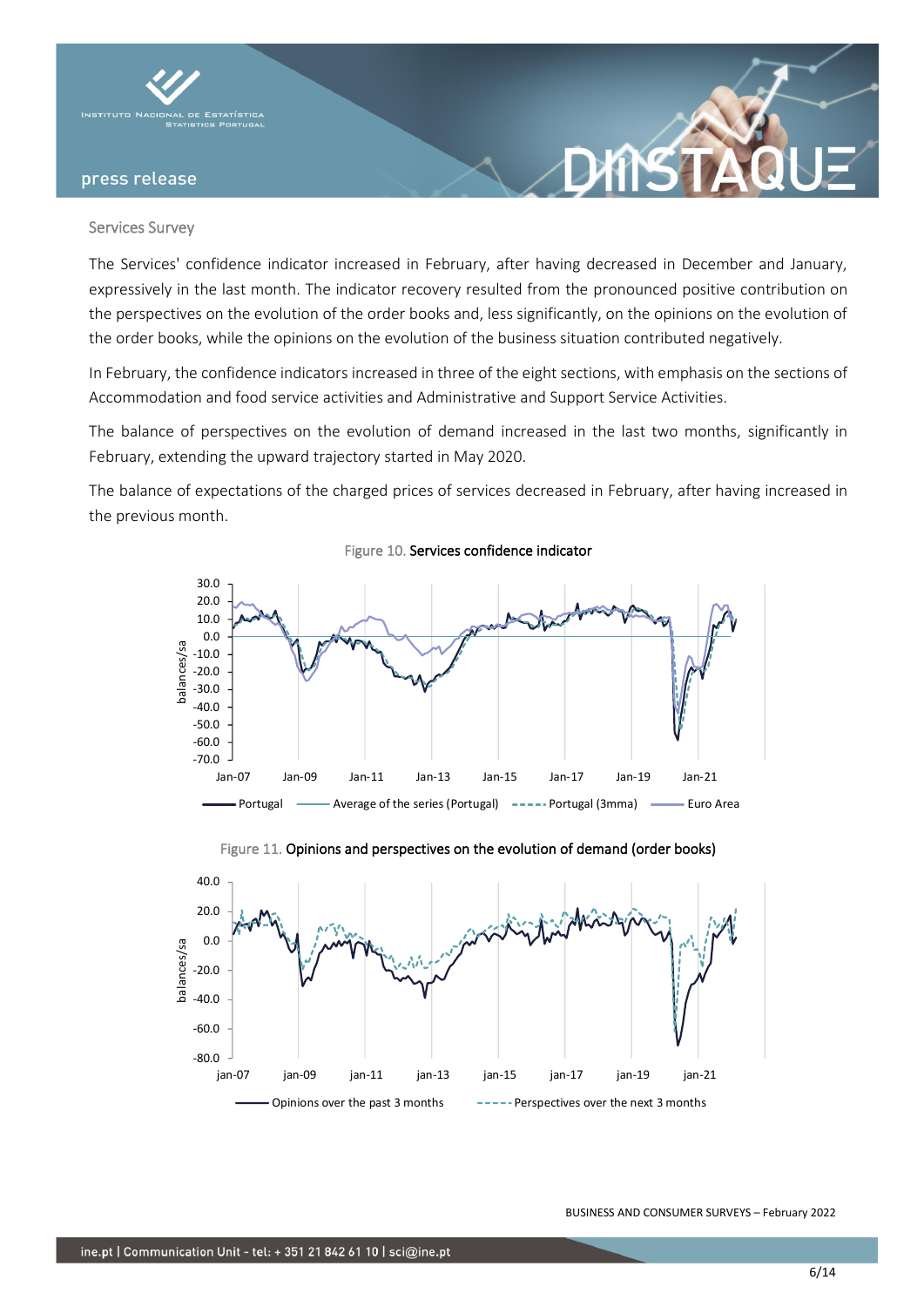



# Monthly series of Consumer and Business Surveys

# Figure 12. Confidence and climate economic indicators

|                               | Unit    | <b>Minimum</b> |             | <b>Maximum</b> |            | 2021      |         |         |                     |        |         |         |        |         |         |            | 2022             |         |
|-------------------------------|---------|----------------|-------------|----------------|------------|-----------|---------|---------|---------------------|--------|---------|---------|--------|---------|---------|------------|------------------|---------|
|                               |         | Value          | Date        |                | Value Date | Feb   Mar |         | Apr     | May                 | Jun    | Jul     | Aug.    | Sep    | Oct     | Nov     | <b>Dec</b> | Jan              | Feb     |
| Confidence indicator          |         |                |             |                |            |           |         |         |                     |        |         |         |        |         |         |            |                  |         |
| Consumers                     | bal/ev  | $-47.8$        | $Oct-12$    | $-0.1$         | Sep-97     | $-25.8$   |         |         | $-20.2 -17.1 -12.8$ | -12.6  | $-17.0$ | $-11.9$ | $-9.9$ | $-11.0$ | $-19.2$ | -19.2      | $-1/7$           | $-14.5$ |
| Manufacturing industry        | bal/sa  | -38.5          | Mav-20 19.0 |                | Mar-87     | $-13.1$   | $-9.5$  | $-6.5$  |                     |        | $-3.2$  | $-4.$   | $-2.6$ | $-3.4$  | $-2.1$  | -0.7       | $-1.6$           | 0.6     |
| Construction and public works | bal/ev  | -69.9          | $Oct-12$    | 20.2           | Sep-97     | -13.6     | -13.6   | $-10.6$ | $-5.6$              | $-9.5$ | $-9.8$  | $-4.0$  | $-4.3$ | $-4.0$  | -8.9    | $-4.7$     | $-3.0$           | $-3.7$  |
| Trade                         | bal/sa  | $-29.8$        | Apr-20 11.9 |                | Jun-98     | $-14.0$   | $-9.1$  | $-2.7$  | $-0.6$              | 4.9    | 1.6     | 4.0     | 2.0    | 5.5     | 3.8     |            | 4.7              | 3.3     |
| Services                      | bal/sa  | $-58.7$        | May-20 26.7 |                | Jun-01     | $-23.8$   | $-16.2$ | $-10.3$ | $-4.4$              | 6.8    | 5.2     | 8.6     | 7.9    | 12.9    | 14.7    | 14.5       | 3.0              | 9.7     |
| Economic climate indicator    | $%$ /sa | $-7.2$         | Apr-20 5.5  |                | $Apr-98$   | $-2.3$    | $-1.0$  | 0.8     | 1.8                 | 2.3    | 1.4     | 2.0     |        | 2.4     | 1.9     | 2.0        | 1.9 <sub>1</sub> | 2.5     |

## Figure 13. Monthly series of Consumer Survey

|                                                                          | <b>Unit</b> | Maximum<br>Minimum |              |              | 2021     |         |         |         |         |               |         |         |         |         |         | 2022    |         |         |
|--------------------------------------------------------------------------|-------------|--------------------|--------------|--------------|----------|---------|---------|---------|---------|---------------|---------|---------|---------|---------|---------|---------|---------|---------|
|                                                                          |             | Valuel             | Date         | <b>Value</b> | Date     | Feb.    | Mar     | Apr     | Mav     | Jun           | Jul     | Aug.    | Sep     | Oct     | Nov     | Dec.    | Jan     | Feb     |
| Confidence indicator (a+b+c+d)/4                                         | bal/ev      | $-47.8$            | $Oct-12$     | $-0.1$       | Sep-97   | $-25.8$ | $-20.2$ | $-17.1$ | $-12.8$ | $-12.6$       | $-17.0$ | $-11.9$ | $-9.9$  | $-11.0$ | $-19.2$ | $-19.2$ | $-17.7$ | $-14.5$ |
| General economic situation in the<br>country over the next 12 months (c) | bal/ev      | $-72.7$            | Apr-20       | 16.6         | Jun-17   | $-44.2$ | $-29.3$ | $-22.9$ | $-8.0$  | $-8.1$        | $-21.7$ | $-6.9$  | $-1.3$  | $-3.8$  | $-30.9$ | $-25.2$ | $-22.4$ | $-12.0$ |
| Financial situation of the households<br>over the last 12 months (a)     | bal/ev      | $-43.5$            | Mar-13       | 0.5          | Aug-99   | $-15.3$ | $-14.5$ | -14.5   |         | $-14.1 -12.2$ | -14.3   | $-11.0$ | $-9.6$  | $-12.6$ | $-12.7$ | $-12.9$ | $-14.3$ | $-14.6$ |
| Financial situation of the households<br>over the next 12 months (b)     | bal/ev      | $-35.6$            | $Oct-12$     | 8.6          | Feb-99   | $-7.0$  | $-4.0$  | $-1.6$  | 0.1     | $-0.8$        | $-3.3$  | $-1.2$  | 0.9     | 0.1     | $-4.9$  | $-6.5$  | $-5.1$  | $-1.7$  |
| Major purchases over the next 12<br>months (d)                           | bal/ev      | $-51.6$            | Apr-20       | $-6.4$       | Sep-97   | $-36.6$ | $-32.9$ | $-29.4$ | $-29.3$ | $-29.2$       | $-28.7$ | $-28.6$ | $-29.4$ | $-27.6$ | $-28.1$ | $-32.2$ | $-28.9$ | $-29.6$ |
| General economic situation in the<br>country over the last 12 months     | bal/sa      | $-77.1$            | $Oct-12$     | 19.9         | $Oct-17$ | $-74.1$ | $-70.3$ | $-67.5$ | $-64.2$ | $-53.6$       | $-56.0$ | $-50.8$ | $-41.9$ | $-45.6$ | $-49.2$ | $-50.5$ | $-51.0$ | $-39.8$ |
| Major purchases over the last 12<br>months                               | bal/sa      | $-88.0$            | Dec-08 -14.5 |              | Sep-97   | $-70.4$ | $-71.0$ | -68.4   | -67.0   | -67.4         | $-68.0$ | $-67.4$ | $-63.7$ | $-62.0$ | $-62.7$ | $-63.0$ | $-60.6$ | $-55.4$ |
| <b>Current savings</b>                                                   | bal/ev      | $-53.7$            | Feb-08       | $-0.2$       | Sep-97   | $-30.1$ | $-27.8$ | $-23.9$ | $-29.4$ | $-28.7$       | $-29.5$ | $-27.6$ | $-25.0$ | $-27.4$ | $-32.0$ | $-35.9$ | $-32.0$ | $-31.8$ |
| Savings over the next 12 months                                          | bal/ev      | $-42.6$            | $Nov-12$     | 0.9          | $Oct-97$ | $-22.6$ | $-19.6$ | -17.7   | $-16.6$ | $-20.3$       | $-16.6$ | $-16.4$ | -177    | $-170$  | $-20.8$ |         | $-17.4$ | $-22.2$ |
| Unemployment next 12 months                                              | bal/ev      | $-20.0$            | $Jun-17$     | 85.5         | Feb-09   | 65.0    | 51.0    | 41.1    | 21.1    | 19.9          | 35.3    | 19.4    | 8.4     | 6.7     | 18.5    | 20.4    | 16.7    | 4.6     |
| Prices over the last 12 months                                           | bal/ev      | $-14.6$            | Sep-09       | 79.2         | May-08   | $-2.5$  | 2.6     | 9.5     | 15.9    | 19.3          | 32.6    | 26.4    | 26.4    | 39.5    | 47.5    | 47.6    | 54.1    | 59.9    |
| Prices over the next 12 months                                           | bal/sa      | $-7.4$             | Dec-15 62.9  |              | $Sep-11$ | 4.4     | 7.7     | 11.3    | 13.1    | 17.9          | 27.0    | 22.7    | 23.1    | 34.6    | 51.0    | 44.9    | 42.6    | 42.8    |

## Figure 14. Monthly series of Manufacturing Industry Survey

|                                     | <b>Unit</b> |         | Minimum  | Maximum |          | 2021    |         |         |         |         |         |         |         |         |            |         | 2022    |         |
|-------------------------------------|-------------|---------|----------|---------|----------|---------|---------|---------|---------|---------|---------|---------|---------|---------|------------|---------|---------|---------|
|                                     |             | Valuel  | Date     | Value   | Date     | Feb     | Mar     | Apr     | May     | Jun     | Jul     | Aug     | Sep     | Oct     | <b>Nov</b> | Dec     | Jan     | Feb     |
| Confidence Indicator (a+b-c)/3      | bal/sa      | $-38.5$ | May-20   | 19.0    | Mar-87   | $-13.1$ | $-9.5$  | $-6.5$  | 1.7     | 2.7     | $-3.2$  | $-4.1$  | $-2.6$  | $-3.4$  | $-2.1$     | $-0.7$  | $-1.6$  | 0.6     |
| Consumer goods                      | bal/sa      | $-27.6$ | Apr-20   | 12.6    | Jan-99   | $-15.5$ | $-7.3$  | $-6.4$  | $-4.3$  | $-3.8$  | $-5.3$  | $-8.8$  | $-4.3$  | $-7.5$  | $-3.4$     | $-1.9$  | $-3.3$  | $-0.1$  |
| Investment goods                    | bal/ev      | $-35.5$ | Apr-20   | 24.8    | Feb-07   | $-6.9$  | $-5.9$  | $-5.5$  | $-4.4$  | $-5.6$  | $-10.8$ | $-2.3$  | $-6.2$  | $-5.8$  | $-6.8$     | $-5.4$  | $-2.6$  | 3.3     |
| Intermediate goods                  | bal/sa      | $-51.6$ | $May-20$ | 16.0    | Jan-95   | $-13.9$ | $-11.4$ | $-7.0$  | 8.6     | 9.7     | 1.2     | $-1.1$  | $-0.4$  | $-0.6$  | $-0.5$     | 0.8     | 0.1     | $-0.2$  |
| Current overall order books (a)     | bal/ev      | $-70.2$ | $May-20$ | 14.6    | Mar-98   | $-36.1$ | $-33.2$ | $-26.4$ | $-12.0$ | $-10.2$ | $-14.2$ | $-12.2$ | $-11.9$ | $-12.0$ | $-12.2$    | $-8.9$  | $-9.2$  | $-9.4$  |
| Consumer goods                      | bal/ev      | $-60.6$ | May-20   | 6.5     | $Dec-17$ | $-37.5$ | $-35.0$ | $-26.1$ | $-22.7$ | $-16.8$ | $-19.7$ | $-24.0$ | $-14.1$ | $-16.7$ | $-9.9$     | $-7.4$  | $-8.8$  | $-10.1$ |
| Investment goods                    | bal/ev      | $-81.8$ | $Mav-20$ | 36.1    | Jan-08   | $-19.5$ | $-18.6$ | $-18.3$ | $-20.0$ | $-12.3$ | $-20.2$ | $-12.1$ | $-24.0$ | $-20.7$ | $-17.9$    | $-16.4$ | $-13.9$ | $-7.5$  |
| Intermediate goods                  | bal/ev      | $-74.8$ | Jun-20   | 31.4    | Mar-98   | $-40.6$ | $-36.9$ | $-29.3$ | $-2.3$  | $-5.1$  | $-8.7$  | $-4.5$  | $-6.6$  | $-6.0$  | $-11.7$    | $-7.5$  | $-7.8$  | $-9.6$  |
| Production over next 3 months (b)   | bal/sa      | $-53.1$ | Apr-20   | 34.0    | Feb-87   | $-2.2$  | 3.2     | 7.5     | 17.2    | 20.4    | 7.2     | 2.0     | 7.4     | 4.5     | 7.2        | 8.4     | 5.7     | 11.4    |
| Consumer goods                      | bal/sa      | $-47.8$ | Apr-20   | 40.1    | Aug-98   | $-6.1$  | 10.8    | 6.9     | 14.0    | 10.5    | 8.9     | 4.7     | 7.8     | 4.0     | 4.1        | 4.3     | 4.0     | 15.4    |
| Investment goods                    | bal/ev      | $-46.4$ | Feb-09   | 49.0    | Aug-00   | $-1.9$  | $-1.3$  | 2.9     | 3.5     | $-3.1$  | 0.6     | 4.0     | 5.3     | $-1.9$  | $-3.7$     | 5.1     | 10.6    | 15.1    |
| Intermediate goods                  | bal/sa      | $-60.8$ | Apr-20   | 34.9    | $Jun-21$ | $-0.9$  | 1.7     | 9.3     | 26.6    | 34.9    | 9.5     | 1.2     | 7.7     | 4.7     | 10.3       | 9.6     | 5.8     | 6.1     |
| Current stock finished products (c) | bal/ev      | $-16.9$ | Jan-08   | 23.2    | Jun-93   | 1.0     | $-1.6$  | 0.7     | 0.1     | 2.3     | 2.5     | 2.0     | 3.3     | 2.6     | 1.4        | 1.6     | 1.2     | 0.0     |
| Consumer goods                      | bal/ev      | $-9.3$  | $Jan-10$ | 24.6    | Aug-07   | 2.9     | $-2.3$  | $-0.1$  | 4.2     | 5.2     | 5.2     | 7.0     | 6.5     | 9.7     | 4.4        | 2.8     | 5.1     | 5.7     |
| Investment goods                    | bal/ev      | $-38.8$ | Jan-09   | 21.5    | Jun-10   | $-0.6$  | $-2.3$  | 1.1     | $-3.4$  | 1.4     | 12.8    | $-1.3$  | $-0.1$  | $-5.3$  | $-1.1$     | 4.7     | 4.5     | $-2.4$  |
| Intermediate goods                  | bal/ev      | $-30.2$ | Jan-08   | 37.1    | $May-20$ | 0.2     | $-0.9$  | 1.0     | $-1.5$  | 0.6     | $-2.7$  | $-0.1$  | 2.2     | 0.5     | 0.2        | $-0.2$  | $-2.4$  | $-2.9$  |
| Firm's employment next 3 months     | bal/ev      | $-32.5$ | Apr-20   | 8.8     | $Sep-17$ | 2.1     | 2.8     | 1.7     | 1.9     | 3.8     | 3.6     | 3.4     | $-10.9$ | 1.8     | 4.1        | 3.6     | 4.0     | 4.9     |
| Selling prices next 3 months        | bal/sa      | $-28.6$ | Apr-20   | 32.1    | Oct-90   | 8.1     | 11.5    | 13.0    | 17.2    | 18.4    | 18.1    | 15.0    | 16.5    | 22.4    | 24.4       | 27.0    | 26.5    | 24.7    |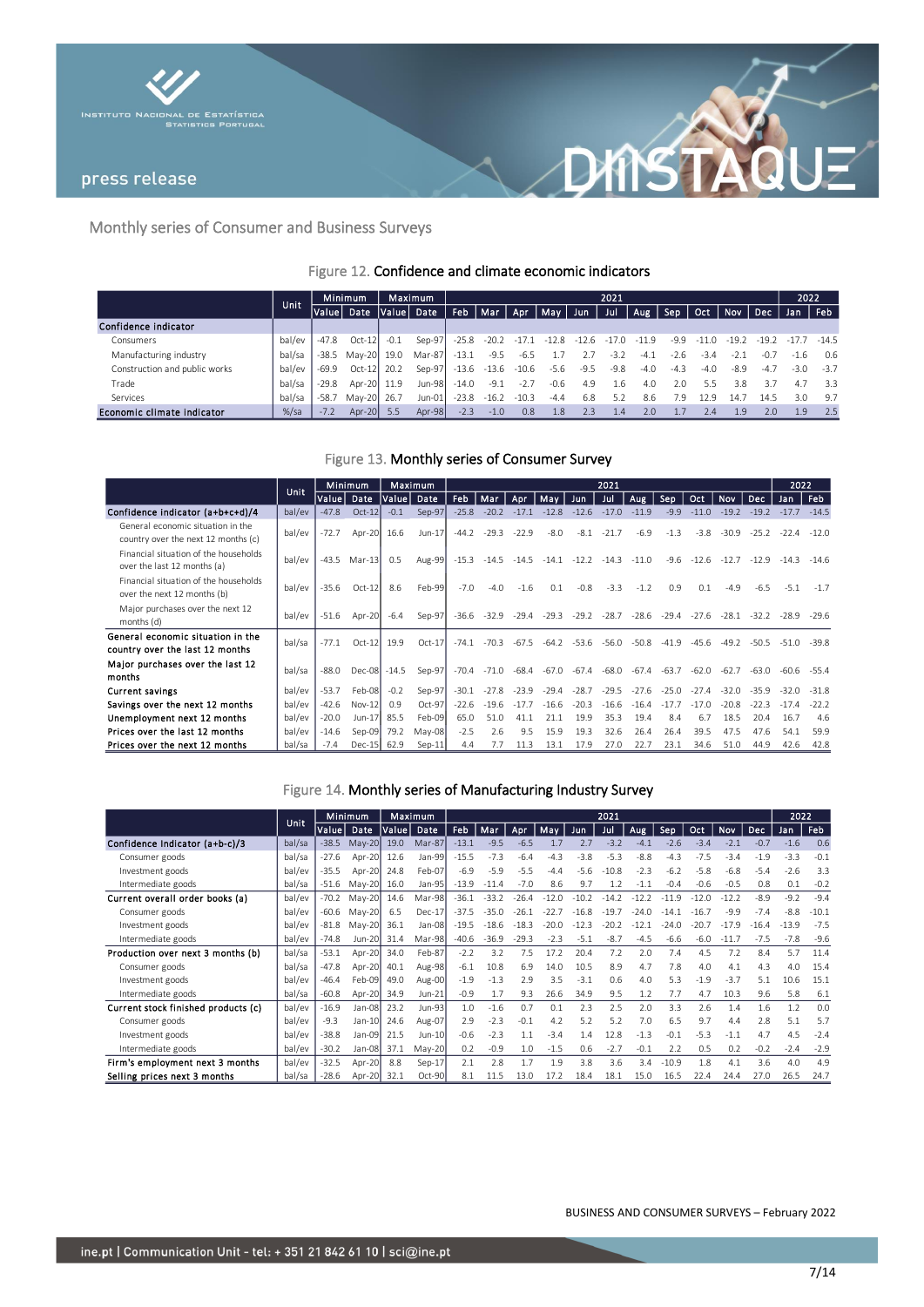



## Figure 15. Monthly series of Construction and Public Works Survey

|                                     |        | <b>Minimum</b><br>Unit |           |       | Maximum       |         |         |         |         |         | 2021    |              |         |         |            |           | 2022    |         |
|-------------------------------------|--------|------------------------|-----------|-------|---------------|---------|---------|---------|---------|---------|---------|--------------|---------|---------|------------|-----------|---------|---------|
|                                     |        | Value                  | Date      | Value | Date          | Feb.    | Mar     | Apr     | Mav     | Jun.    | Jul     | Aug          | Sep     | Oct.    | <b>Nov</b> | Dec.      | Jan     | Feb     |
| Confidence Indicator (a+b)/2        | bal/ev | $-69.9$                | $Oct-12$  | 20.2  | Sep-97        | $-13.6$ | $-13.6$ | $-10.6$ | $-5.6$  | $-9.5$  | $-9.8$  | $-4.0$       | $-4.3$  | $-4.0$  | $-8.9$     | $-47$     | $-3.0$  | $-3.7$  |
| Construction of buildings           | bal/ev | -75.4                  | Feb-12    | 21.1  | Sep-97        | $-17.1$ | $-14.6$ | $-10.2$ | $-3.2$  | $-7.7$  | $-6.5$  | $-3.1$       | $-5.4$  | $-1.9$  | $-3.7$     | 0.0       | 0.3     | $-2.0$  |
| Civil engineering                   | bal/ev | $-72.6$                | $Mav-12$  | 8.4   | Jul-97        | $-5.2$  | $-11.2$ | $-9.0$  | $-7.3$  | $-16.7$ | $-17.4$ | $-5.5$       | $-4.2$  | $-7.2$  | $-177$     | $-13.5$   | $-7.8$  | $-5.3$  |
| Specialised construction activities | bal/ev | $-59.0$                | $Oct-12$  | 6.9   | $Dec-18$      | $-18.5$ | $-14.9$ | -133    | $-7.4$  | $-4.5$  | $-57$   | $-3.5$       | $-2.4$  | $-3.5$  | $-6.3$     | $-1$<br>4 | $-2.6$  | $-4.4$  |
| Current overall order books (a)     | bal/ev | $-82.2$                | $Oct-12$  | 18.6  | Sep-97        | $-25.7$ | $-27.6$ | -25     | $-18.1$ |         |         | ୍ 8<br>$-15$ | $-14$   |         | $-183$     |           | $-134$  | $-13.5$ |
| Construction of buildings           | bal/ev | $-87.0$                | $Oct-12$  | 20.7  | Sep-97        | $-24.5$ | $-24.0$ |         | $-100$  | $-143$  | $-11.4$ | $-6.4$       | $-12.4$ | $-6.7$  | $-10.3$    | $-4.6$    | $-3.9$  | $-9.3$  |
| Civil engineering                   | bal/ev | $-83.6$                | $Jul-12$  | 0.0   | Jul-97        | $-21$   | $-33.1$ | $-32.6$ | $-30.1$ | $-38.5$ | $-41.1$ | $-30.8$      | $-18.1$ | $-20.6$ | $-30.0$    | $-32.2$   | $-28.1$ | $-21.1$ |
| Specialised construction activities | bal/ev | $-71.9$                | $Oct-12$  | 3.5   | Jul-19        | $-32.9$ | $-26.7$ | $-251$  | $-16.4$ | $-10A$  | $-11$   | $-12.6$      | $-11.8$ | $-12.6$ | $-17.0$    | $-8.2$    | $-10.4$ | $-11.0$ |
| Employment next 3 months (b)        | bal/ev | $-57.9$                | $Jan-12$  | 29.9  | <b>Jun-97</b> | $-1.5$  | 0.5     | 4.3     | 7.0     | 2.1     | 1.3     | 7.9          | 5.5     | 4.6     | 0.6        | 4.9       | 7.3     | 6.2     |
| Construction of buildings           | bal/ev | $-68.1$                | $Jan-12$  | 28.5  | Jun-97        | $-9.6$  | $-5.1$  | $-0.1$  | 3.6     | 0.1     | $-1.7$  | 0.1          | 1.6     | 2.9     | 2.8        | 4.6       | 4.6     | 5.3     |
| Civil engineering                   | bal/ev | $-66.2$                | $Mav-12$  | 26.8  | Jul-01        | 11.2    | 10.7    | 14.6    | 15.5    | 5.2     | 6.3     | 19.8         | 9.6     | 6.2     | $-5.3$     | 5.2       | 12.6    | 10.5    |
| Specialised construction activities | bal/ev | $-47.5$                | $Dec-1$   | 12.4  | $Dec-18$      | $-4.0$  | $-3.1$  | $-1.6$  | 1.7     | 1.4     | 0.2     | 5.6          | 7.0     | 5.5     | 4.4        | 5.3       | 5.1     | 2.3     |
| Activity past 3 months              | bal/ev | $-70.0$                | $Apr-12$  | 22.2  | May-98        | $-17.8$ | $-13.1$ | $-6.7$  | $-3.0$  | $-0.6$  | $-6.4$  | $-1.8$       | 1.5     | $-1.2$  | $-3.5$     | $-2.2$    | 3.5     | $-3.0$  |
| Selling prices next 3 months        | bal/ev | $-41.6$                | Aug- $12$ | 29.4  | Jan-22        | $-3.4$  | $-1.9$  | $-0.7$  | 9.2     | 8.8     | 13.1    | 9.1          | 13.3    | 17.6    | 20.8       | 23.7      | 29.4    | 21.6    |

## Figure 16. Monthly series of Trade Survey

|                                     |        | Minimum<br><b>Unit</b> |          |            | Maximum  | 2021    |         |         |         |        |        |        |        |        |            |            | 2022   |        |  |
|-------------------------------------|--------|------------------------|----------|------------|----------|---------|---------|---------|---------|--------|--------|--------|--------|--------|------------|------------|--------|--------|--|
|                                     |        | Valuel                 | Date     | Value Date |          | Feb     | Mar     | Apr     | May     | Jun    | Jul    | Aug    | Sep    | Oct    | <b>Nov</b> | <b>Dec</b> | Jan    | Feb    |  |
| Confidence indicator (a+b-c)/3      | bal/sa | $-29.8$                | Apr-20   | 11.9       | Jun-98   | $-14.0$ | $-9.1$  | $-2.7$  | $-0.6$  | 4.9    | 1.6    | 4.0    | 2.0    | 5.5    | 3.8        | 3.7        | 4.7    | 3.3    |  |
| Wholesale                           | bal/sa | $-28.3$                | Apr-20   | 14.0       | Apr-98   | $-12.6$ | $-6.3$  | $-0.6$  | 2.2     | 7.2    | 4.8    | 6.2    | 1.1    | 9.1    | 5.3        | 3.3        | 5.6    | 3.0    |  |
| Retail                              | bal/sa | $-32.7$                | Apr-20   | 12.3       | Jul-98   | $-16.5$ | $-12.3$ | $-6.9$  | $-1.3$  | 3.6    | $-1.8$ | 1.5    | 3.1    | 1.2    | 1.7        | 3.3        | 3.3    | 3.0    |  |
| Business activity past 3 months (a) | bal/sa | $-51.5$                | Jun-20   | 19.0       | Feb-89   | $-24.8$ | $-24.1$ | $-16.6$ | $-10.2$ | 7.5    | 6.8    | 11.1   | 3.4    | 8.1    | 6.7        | 5.2        | 3.5    | 2.3    |  |
| Wholesale                           | bal/sa | $-50.0$                | Jun-20   | 22.8       | Feb-89   | $-22.8$ | $-22.3$ | $-13.5$ | $-1.9$  | 12.6   | 17.6   | 19.2   | 3.9    | 15.0   | 13.6       | 7.1        | 6.6    | 4.5    |  |
| Retail                              | bal/sa | $-57.6$                | Aug-12   | 20.1       | Apr-99   | $-29.5$ | $-28.4$ | $-24.8$ | $-12.7$ | 5.7    | $-4.7$ | 3.0    | 4.0    | $-1.4$ | $-2.5$     | 0.8        | $-1.0$ | $-2.5$ |  |
| Business activity next 3 months (b) | bal/sa | $-52.3$                | Apr-20   | 40.8       | Oct-89   | $-18.0$ | $-1.6$  | 6.8     | 8.5     | 7.5    | $-1.9$ | 1.9    | 1.6    | 6.3    | 2.2        | 2.9        | 7.4    | 7.0    |  |
| Wholesale                           | bal/sa | $-49.4$                | Apr-20   | 50.4       | $Oct-89$ | $-16.4$ | 3.1     | 6.3     | 6.6     | 7.6    | $-3.5$ | 1.2    | 0.4    | 11.5   | 1.5        | 3.2        | 11.1   | 6.8    |  |
| Retail                              | bal/sa | $-55.5$                | Apr-20   | 41.2       | Jul-94   | $-19.9$ | $-4.6$  | 6.2     | 11.2    | 7.5    | $-0.2$ | 1.6    | 1.9    | 1.3    | 2.5        | 2.4        | 3.0    | 7.3    |  |
| Current volume of stocks (c)        | bal/ev | $-12.2$                | $Feb-13$ | 29.1       | Jul-90   | $-0.8$  | 1.6     | $-1.8$  | 0.1     | 0.3    | 0.1    | 1.1    | $-1.0$ | $-2.2$ | $-2.6$     | $-3.0$     | $-3.2$ | $-0.7$ |  |
| Wholesale                           | bal/ev | $-13.9$                | $Oct-12$ | 29.6       | Jul-90   | $-1.6$  | $-0.3$  | $-5.3$  | $-1.9$  | $-1.5$ | $-0.1$ | 1.9    | 1.1    | $-0.7$ | $-0.6$     | 0.2        | 0.8    | 7.4    |  |
| Retail                              | bal/ev | $-13.7$                | Feb-13   | 36.5       | Jul-89   | 0.2     | 3.7     | 2.1     | 2.4     | 2.4    | 0.4    | 0.1    | $-3.4$ | $-3.9$ | $-5.0$     | $-6.8$     | $-7.9$ | $-4.2$ |  |
| Orders next 3 months                | bal/sa | $-46.2$                | Apr-20   | 19.6       | Aug-98   | $-20.6$ | $-11.7$ | $-1.7$  | 4.0     | $-1.5$ | $-4.5$ | $-1.2$ | $-5.5$ | 2.6    | $-1.4$     | $-3.7$     | $-4.5$ | 1.6    |  |
| Employment next 3 months            | bal/ev | $-29.7$                | $Oct-12$ | 22.2       | Sep-97   | $-4.7$  | $-2.4$  | $-1.9$  | 0.8     | 1.2    | 0.3    | $-1.2$ | $-1.6$ | $-1.4$ | $-0.3$     | $-1.5$     | 7.4    | 5.2    |  |
| Selling prices past month           | bal/sa | $-15.2$                | $Jun-12$ | 23.0       | Sep-90   | 0.5     | 5.6     | 3.4     | 7.8     | 13.7   | 15.2   | 13.3   | 11.7   | 21.2   | 20.1       | 15.7       | 14.8   | 20.0   |  |
| Selling prices next 3 months        | bal/sa | $-15.0$                | Jul-03   | 22.6       | $Feb-22$ | 0.6     | 6.0     | 4.3     | 8.9     | 10.9   | 12.0   | 11.4   | 13.8   | 18.5   | 19.5       | 17.4       | 21.0   | 22.6   |  |

## Figure 17. Monthly series of Services Survey

|                                     |        | Unit         |                   | Maximum<br>Minimum |         | 2021                                                                    |               |               |      |     |      |     |      |      |                     |        | 2022  |  |
|-------------------------------------|--------|--------------|-------------------|--------------------|---------|-------------------------------------------------------------------------|---------------|---------------|------|-----|------|-----|------|------|---------------------|--------|-------|--|
|                                     |        | lValue  Date |                   | Value Date         |         | <sup>'</sup> Feb   Mar   Apr   May   Jun   Jul   Aug   Sep <sub> </sub> |               |               |      |     |      |     |      |      | Oct Nov Dec Jan Feb |        |       |  |
| Confidence indicator (a+b+c)/3      | bal/sa | $-58.7$      | May-20 26.7       | $Jun-01$           | $-23.8$ | $-16.2$                                                                 | $-10.3$       | $-4.4$        | 6.8  | 5.2 | 8.6  | 7.9 | 12.9 | 14.7 | 14.5                | 3.0    | 9.7   |  |
| Business activity past 3 months (a) | bal/sa |              | -71.4 May-20 33.0 | Jun-01             | $-25.7$ | $-23.4$                                                                 |               | $-20.4 -14.9$ | 0.1  | 4.0 | 9.0  |     |      | 19.5 | 25.1                | 6.7    | 4.0   |  |
| Demand next 3 months (b)            | bal/sa | $-61.7$      | Apr-20 28.0       | Jun-06L            | $-17.8$ | $-3.0$                                                                  | 7.0           | 16.3          | 15.5 | 9.2 | 11.4 | 8.7 | 16.0 | 11.2 |                     | 4.4    | -22.8 |  |
| Demand past 3 months (c)            | bal/sa |              | Mav-20 27.8       | Apr-01             | $-27.9$ |                                                                         | $-22.2 -17.6$ | $-14.7$       | 5.0  | 2.4 |      | 7.4 | 9.9  | 13.4 |                     | $-2.0$ | 2.3   |  |
| Selling prices next 3 months        | bal/sa | $-26.1$      | Apr-20 14.1       | Nov-05             | $-13.4$ | $-5.7$                                                                  | $-3.9$        | $-0.1$        | 5.2  | 0.0 | 2.8  | 3.0 |      | 12.5 |                     |        | 11.5  |  |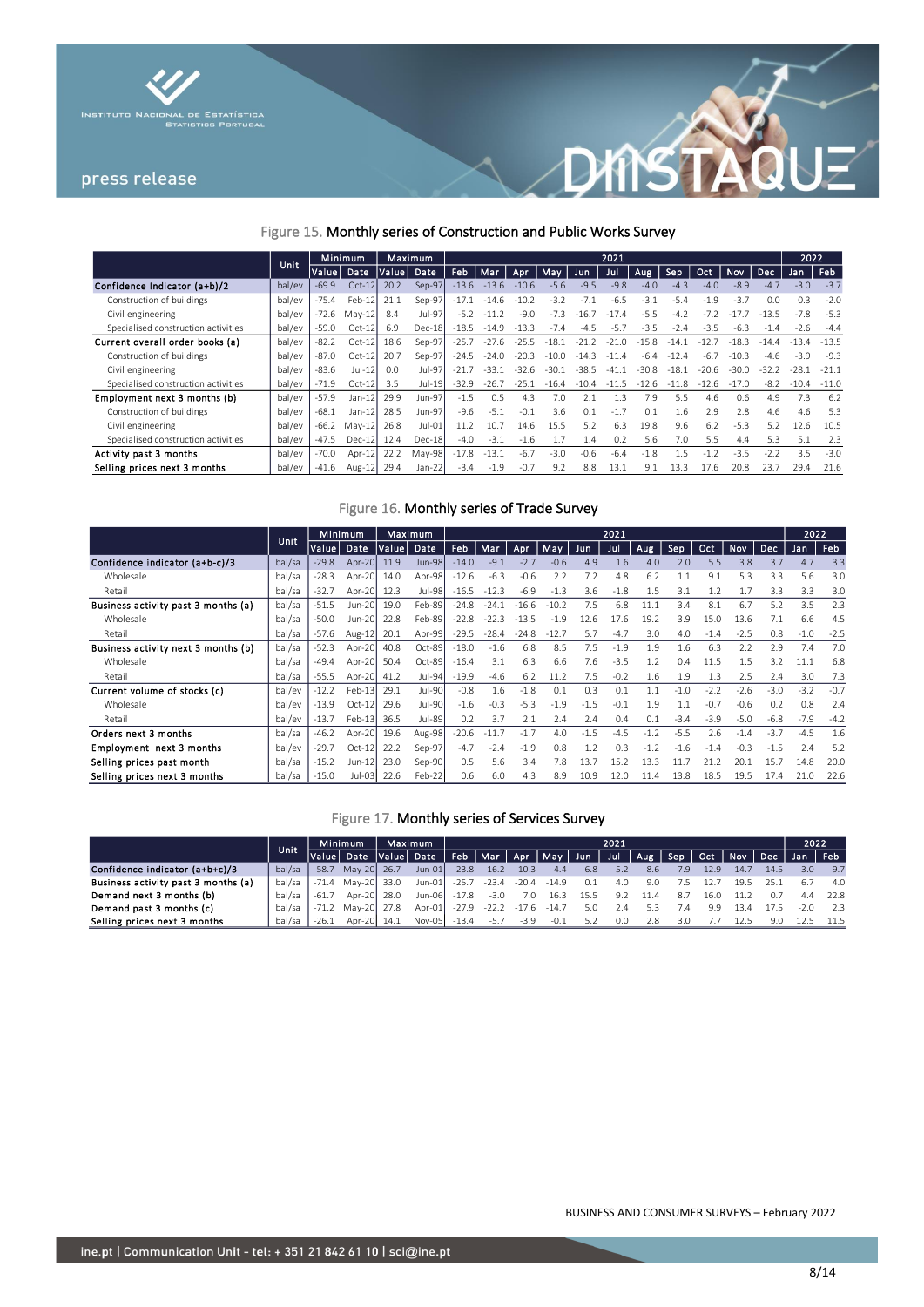



The Business and Consumer Qualitative Surveys published by Statistics Portugal are developed in the framework of the harmonized EU Business and Consumer Surveys Programme of the European Commission (EC) DG-ECFIN (Directorate-General for Economic and Financial Affairs) and are financially supported in the framework of the agreement signed between these two institutions. The questionnaires are harmonized among the European countries, as well as the respective confidence indicators' methodology. The surveys' results are sent to the EC in effective values, and, therefore, the seasonally adjusted values published by the EC are computed by this entity and presented without using three months moving averages. The seasonal adjustment method used by the EC is available on the user guide, accessible in:

#### [http://ec.europa.eu/economy\\_finance/db\\_indicators/surveys/documents/bcs\\_user\\_guide\\_en.pdf](http://ec.europa.eu/economy_finance/db_indicators/surveys/documents/bcs_user_guide_en.pdf)

The seasonal adjustment uses the X13-Arima method (combination of moving averages process and auto-regressive integrated moving average models) developed in the JDemetra+ 3 , software provided by Eurostat. This application relies on the use of probabilistic models to correct seasonal effects from the original series. The seasonal treatment is updated for monthly and quarterly series in January, for consumer survey, and in May, for business surveys, which might result on a revision of the series previously published.

The use of moving averages smoothes out the series by removing the irregular movements, allowing the detection of the short-term trends. Since the average is not centered (the information is used to analyze the evolution of the last month) there is a small lag compared with the trend that is supposed to detect. In order to compare the difference between original and moving average series, the graphical representation of the confidence indicators presents both types of series.

The balances of the questions are the difference between the positive and negative answers, that is Balance = %answer(+) - %answer(-). In the Consumer Survey, there are questions with more than one option of positive/negative answer. In these cases, to the most positive/negative answers is given the weight 1 and to the others the weight 0.5, that is Balance =  $[%$ answer  $(+*)^*1+$  %answer  $(+)^*0.5]$  -  $[%$ answer  $(-)^*1+%$ answer  $(-)^*0.5]$ . The percentage of answers that correspond to "equal" is not considered.

The analysis of this press release is based on monthly series of effective values (raw or seasonally adjusted data), which allows for a clearer identification of very short-term movements, particularly relevant in the context of worsening impacts of the COVID-19 pandemic. The monthly series in three-months moving average (3mma) and the quarterly series in two-quarters moving averages (2qma) are available in the excel file that supports this press release.

<sup>&</sup>lt;sup>3</sup> JDemetra+ is available for download a[t https://ec.europa.eu/eurostat/cros/content/software-jdemetra\\_en.](https://ec.europa.eu/eurostat/cros/content/software-jdemetra_en)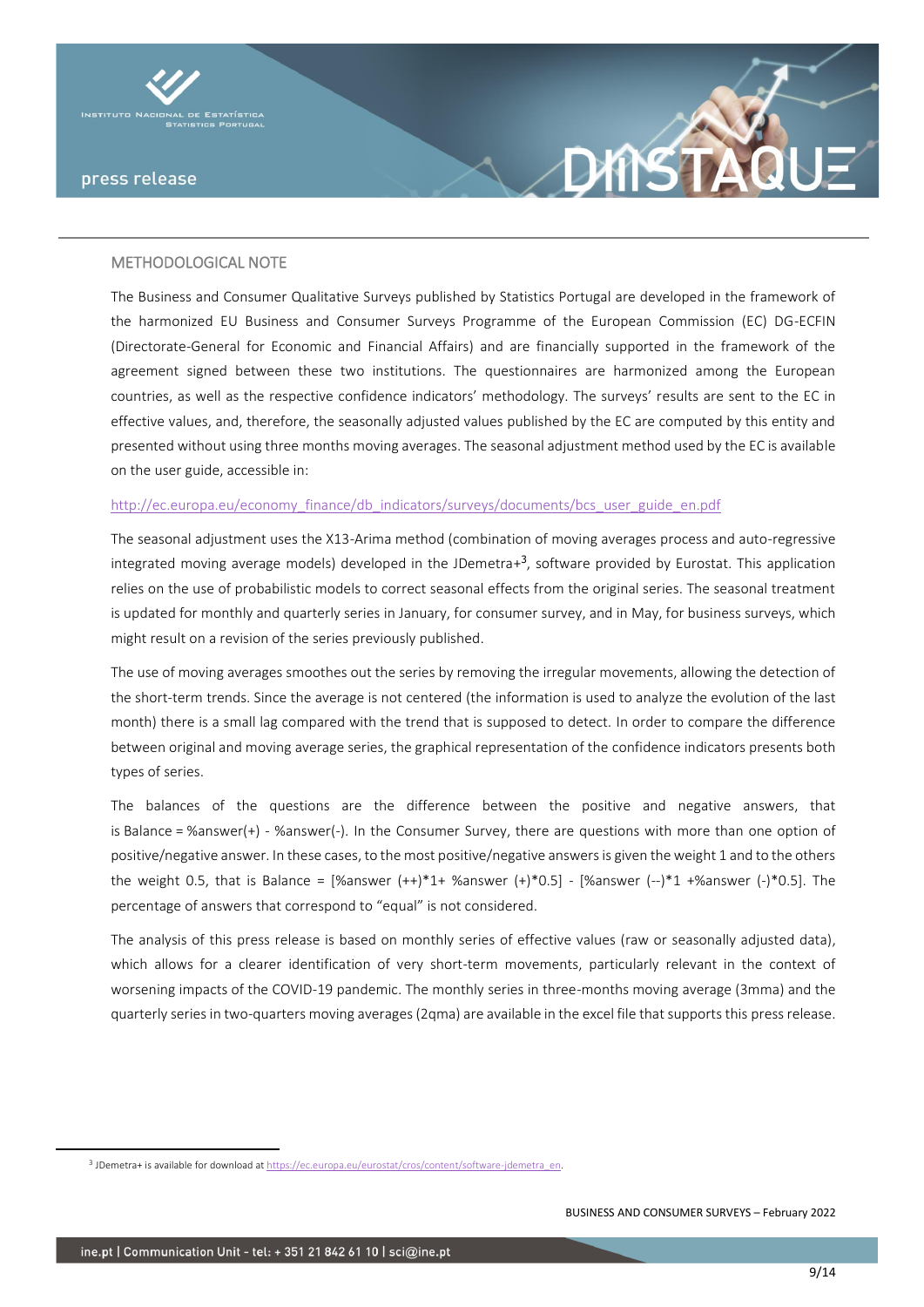



### INFORMATION ON DATA COLLECTION

In the results obtained from business and consumer surveys for the collection of February 2022, the data collecting period occurred from 01 to 15 February in the case of the consumer survey, with 1391 responses obtained (telephone interviews) and from 01 to 21 February for business surveys [\(Webinq\)](https://webinq.ine.pt/).

The distribution of the number of responses by data collection's months to the consumer is presented in the next figure.



### Figure 18. Consumer Survey - Number of responses by data collection's months

The response and weighted response rates for business surveys were:

#### Figure 19. Response and weighted response rates

|                               |              |                         | <b>Response Rate</b> |                  | Weighted Response Rate (2) |                         |                 |                  |  |  |  |  |  |
|-------------------------------|--------------|-------------------------|----------------------|------------------|----------------------------|-------------------------|-----------------|------------------|--|--|--|--|--|
| <b>Business Surveys</b>       | $2021^{(1)}$ | <b>December</b><br>2021 | January<br>2022      | February<br>2022 | $2021^{(1)}$               | <b>December</b><br>2021 | January<br>2022 | February<br>2022 |  |  |  |  |  |
| Manufacturing Industry        | 86.5%        | 88.4%                   | 89.0%                | 87.8%            | 93.5%                      | 96.1%                   | 97.1%           | 96.2%            |  |  |  |  |  |
| Construction and Public Works | 84.2%        | 83.7%                   | 85.7%                | 80.9%            | 88.8%                      | 89.9%                   | 89.4%           | 86.9%            |  |  |  |  |  |
| Trade                         | 87.5%        | 88.2%                   | 89.9%                | 87.1%            | 93.0%                      | 90.1%                   | 96.7%           | 95.3%            |  |  |  |  |  |
| Services                      | 84.8%        | 87.3%                   | 87.2%                | 85.3%            | 83.8%                      | 85.9%                   | 86.2%           | 84.3%            |  |  |  |  |  |

(1) Annual average.

<sup>(2)</sup> Corresponds to the ratio between the turnover of the firms that answered to the survey and the turnover of all the firms in the sample.

The following graphs show the distribution of the number of responses by data collection's months to the business surveys.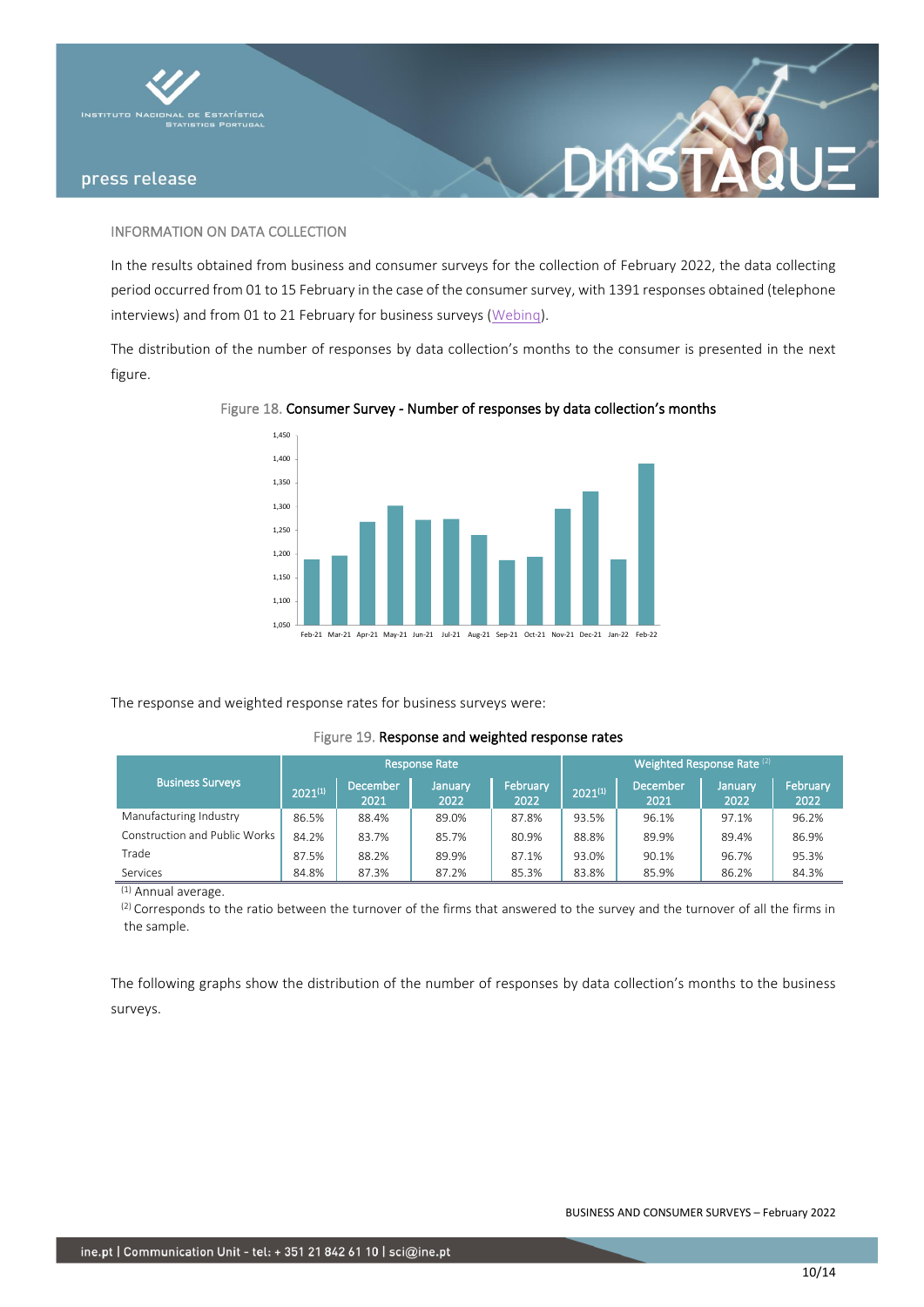

Figure 20. Manufacturing Industry Survey - Number of responses by data collection's months



Figure 21. Construction and Public Works - Number of responses by data collection's months



Figure 22. Trade Survey - Number of responses by data collection's months



Feb-21 Mar-21 Apr-21 May-21 Jun-21 Jul-21 Aug-21 Sep-21 Oct-21 Nov-21 Dec-21 Jan-22 Feb-22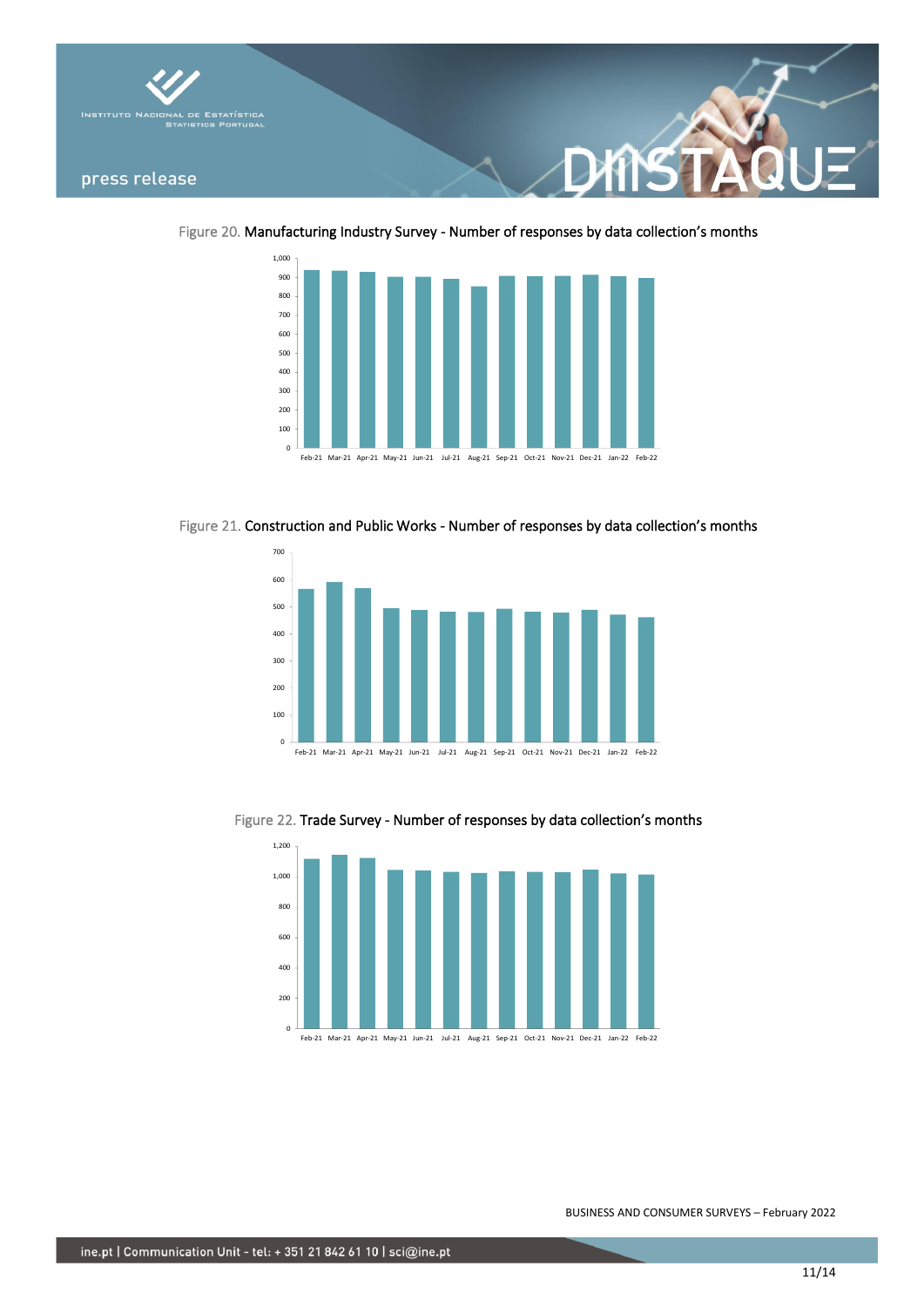

Figure 23. Services Survey - Number of responses by data collection's months



It should also be noted that the representativeness of the branches of activity covered by Business Surveys, considering the Gross Added Value (GVA) at current prices (Final Annual National Accounts 2019) as the economic variable, is as follows:

### Figure 24. Weight of the GVA of the branches

| <b>Qualitative Business Surveys</b> | Weight of the GVA of<br>the branches of each<br>survey in the total GVA<br>of the economy |
|-------------------------------------|-------------------------------------------------------------------------------------------|
| Manufacturing Industry              | 13.7%                                                                                     |
| Construction and Public Works       | 4.4%                                                                                      |
| Trade                               | 13.1%                                                                                     |
| Services                            | 38.1%                                                                                     |

### ECONOMIC CLIMATE INDICATOR

Synthetic Indicator estimated using balances of questions from the Manufacturing Industry, Trade, Construction and Public Works and Services Surveys. The method for this indicator uses the factor analysis and the estimated series (the common component) is calibrated using the GDP change rates. The questions that integrate the indicator are:

Qualitative Manufacturing Industry survey

- $\bullet$  How has your production developed over the past 3 months? It has... 1. + increased; 2. = remained unchanged; 3. decreased.
- Do you consider your current overall order books to be...? 1. + more than sufficient (above normal); 2. = sufficient (normal for the season); 3. – not sufficient (below normal).
- Do you consider your current export order books to be...? 1. + more than sufficient (above normal); 2. = sufficient (normal for the season); 3. − not sufficient (below normal).
- How do you expect your production to develop over the next 3 months? It will... 1. + increase; 2. = remain unchanged; 3. - decrease. (seasonally adjusted)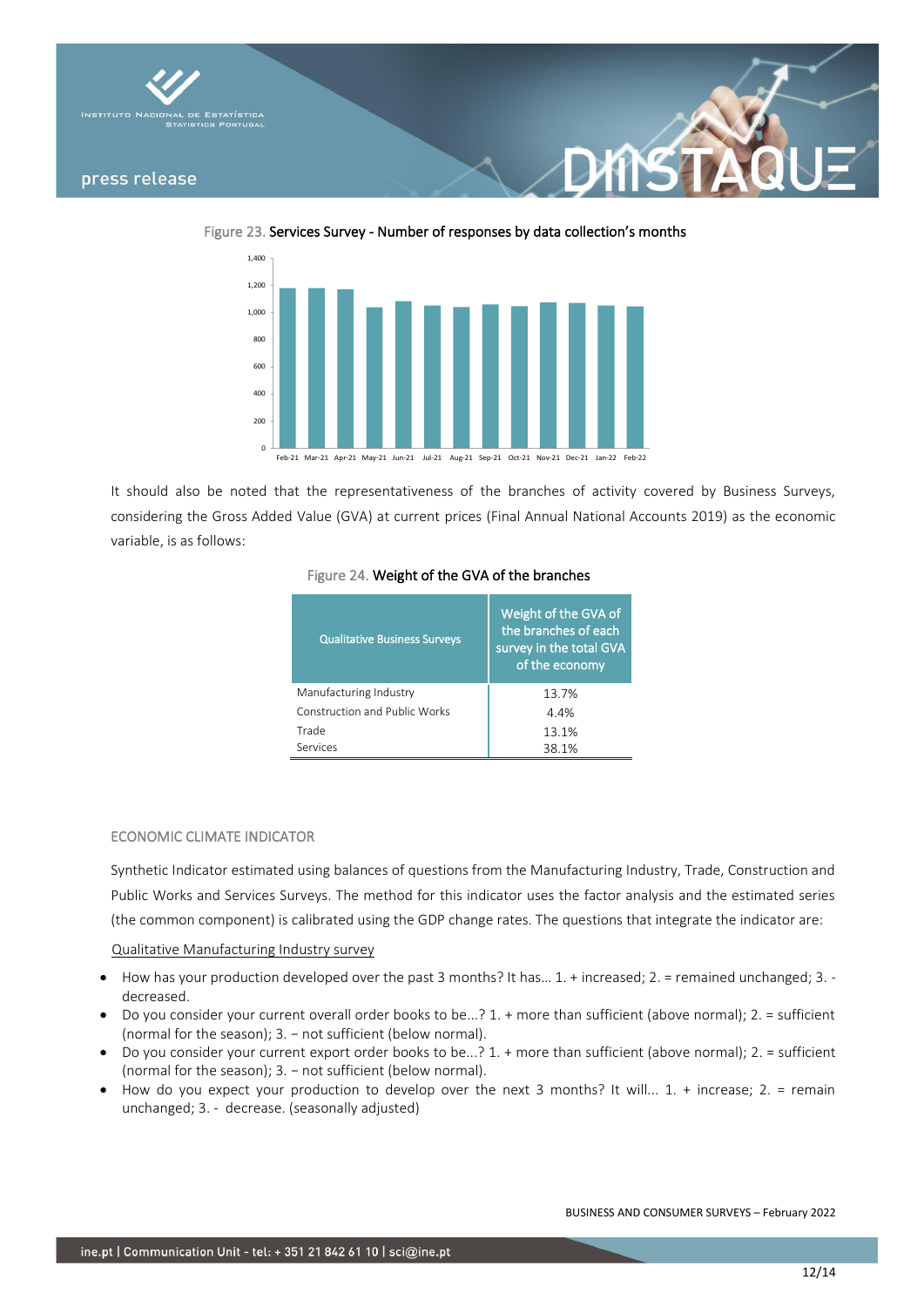

#### Qualitative Trade survey

- How has (have) your business activity (sales) developed over the past 3 months? It has… (They have...) 1. + improved (increased); 2. = remained unchanged; 3. - deteriorated (decreased). (seasonally adjusted)
- How do you expect your orders placed with suppliers to change over the next 3 months? They will... 1. + increase; 2. = remain unchanged; 3. - decrease. (seasonally adjusted)
- Your business activity is currently…: 1. + more than sufficient; 2. = sufficient; 3. not sufficient.
- How do you expect your business activity (sales) to change over the next 3 months? It (They) will... 1. + improve (increase); 2. = remain unchanged 3. − deteriorate (decrease). (seasonally adjusted)

#### Qualitative Construction and Public Works survey

- $\bullet$  How has your building activity developed over the past 3 months? It has...; 1. + increased; 2. = remained unchanged; 3. - decreased.
- Do you consider your current overall order books to be…?: 1. + more than sufficient (above normal); 2. = sufficient (normal for the season); 3. − not sufficient (below normal).
- How do you expect your firm's total employment to change over the next 3 months? It will...; 1. + increase; 2. = remain unchanged; 3. - decrease.

### Qualitative Services survey

- How has your business situation developed over the past 3 months? It has… 1. + improved; 2. = remained unchanged; 3. - deteriorated. (seasonally adjusted)
- How has demand (turnover) for your company's services changed over the past 3 months? It has… 1. + increased; 2. = remained unchanged; 3. - decreased. (seasonally adjusted)
- How do you expect the demand (turnover) for your company's services to change over the next 3 months? It will…1. + increase; 2. = remain unchanged; 3. − decrease. (seasonally adjusted)

### SECTORIAL CONFIDENCE INDICATORS

The confidence indicators (CI) are the result of the arithmetic average of balance of the following questions:

#### Manufacturing Industry confidence indicator

- Do you consider your current overall order books to be...? 1. + more than sufficient (above normal); 2. = sufficient (normal for the season); 3. – not sufficient (below normal).
- How do you expect your production to develop over the next 3 months? It will... 1. + increase; 2. = remain unchanged; 3. - decrease.
- [Inverted Sign] Do you consider your current stock of finished products to be...? 1. + too large (above normal); 2. = adequate (normal for the season); 3. - too small (below normal).

#### Trade confidence indicator

- How has (have) your business activity (sales) developed over the past 3 months? It has… (They have...) 1. + improved (increased); 2. = remained unchanged; 3. − deteriorated (decreased).
- How do you expect your business activity (sales) to change over the next 3 months? It (They) will... 1. + improve (increase); 2. = remain unchanged 3. − deteriorate (decrease).
- [Inverted Sign] Do you consider the volume of stock you currently hold to be...? 1. + too large (above normal); 2. = adequate (normal for the season); 3. - too small (below normal).